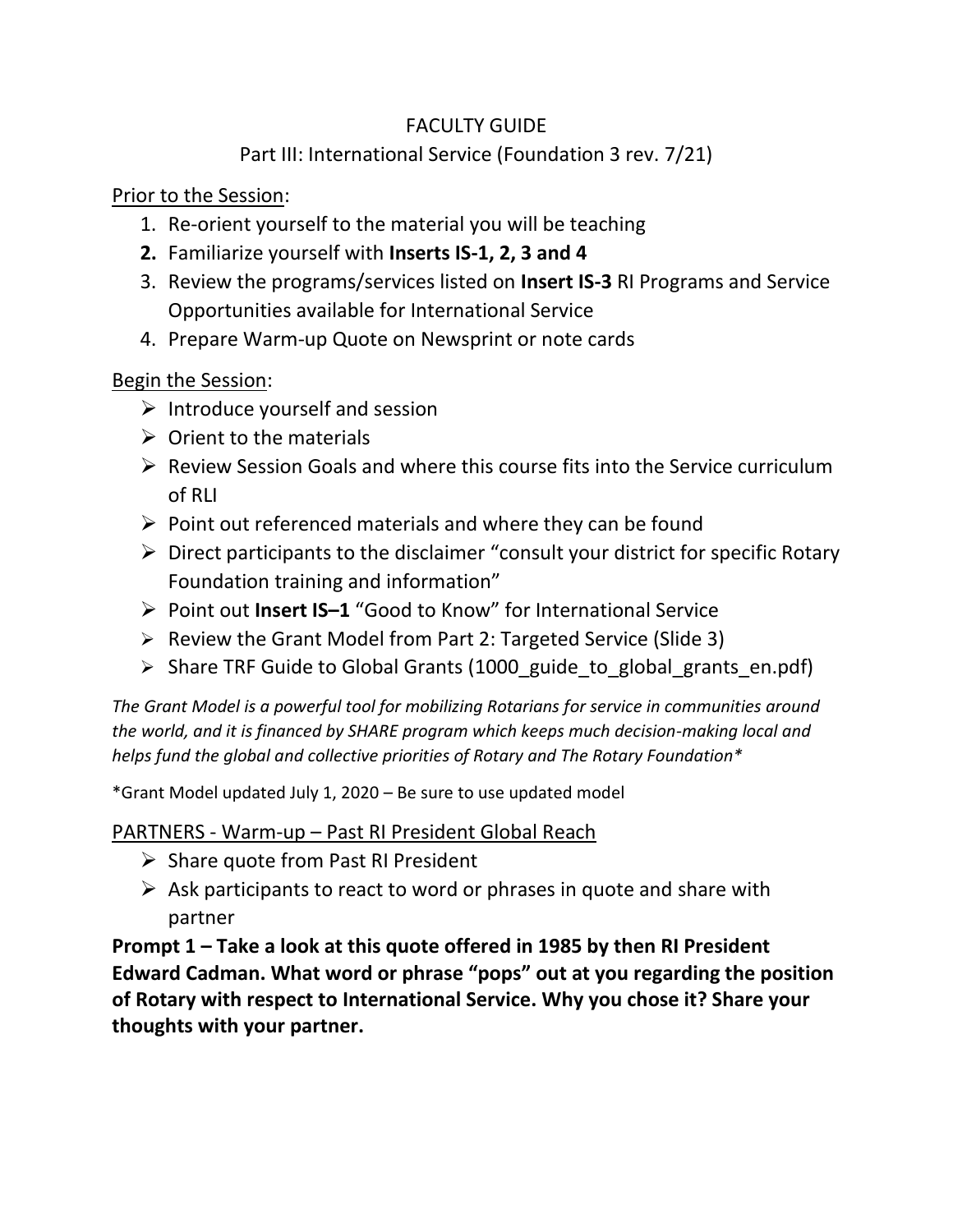"*Rotarians in one part of the globe can affect lives on the opposite side of the world. We have the desires and the capabilities to give help where help is needed…. Where there [is]…a starving child…a weeping mother — Rotary can be there. Where there is a cataracted eye, a crooked limb — a need for medicine, braces, surgery — Rotary can be there. Where there is the sigh of the lonely, the despair of the isolated — Rotary can be there. Rotary is the sanctity of fellowship, the love of brotherhood, the warmth of trust. Rotary is a vision yet struck in stone. We build not only in concrete, but also in lives and futures."*

> *Past RI Pres. Edward F. Cadman — Address to 1985 Rotary Convention, Kansas City, Missouri, USA*

- $\triangleright$  Take one or two examples
- $\triangleright$  Emphasize the importance of International Service to the mission of Rotary

#### DISCUSSION – What is Rotary's International Service?

- $\triangleright$  Share the Vision Statement of Rotary
	- o How does International Service fit into this vision?

### **Prompt 2 – What are your ideas on how International Service fits into the Vision Statement of Rotary International**

- $\triangleright$  Encourage participants to offer their thoughts on this question
- ➢ Share the Mission of Rotary International and talk about how that relates to International Service

Offer the following information about International Service:

- $\triangleright$  What is International Service? (from a Rotary perspective)
	- Connections between Rotarians or clubs from different countries present opportunities for International Service
	- Fellowship activities; Twin-club exchanges; "Make-ups" while on vacation internationally, meeting others at RI International Conventions; non-Rotary Foundations supported activities of Rotarians
	- Catalyst for service since we are all part of Rotary and want to promote world peace, goodwill and understanding one relationship at a time
	- Rotary Foundation sponsored grants, exchanges and scholarships are a small, but important, subset of possible international service opportunities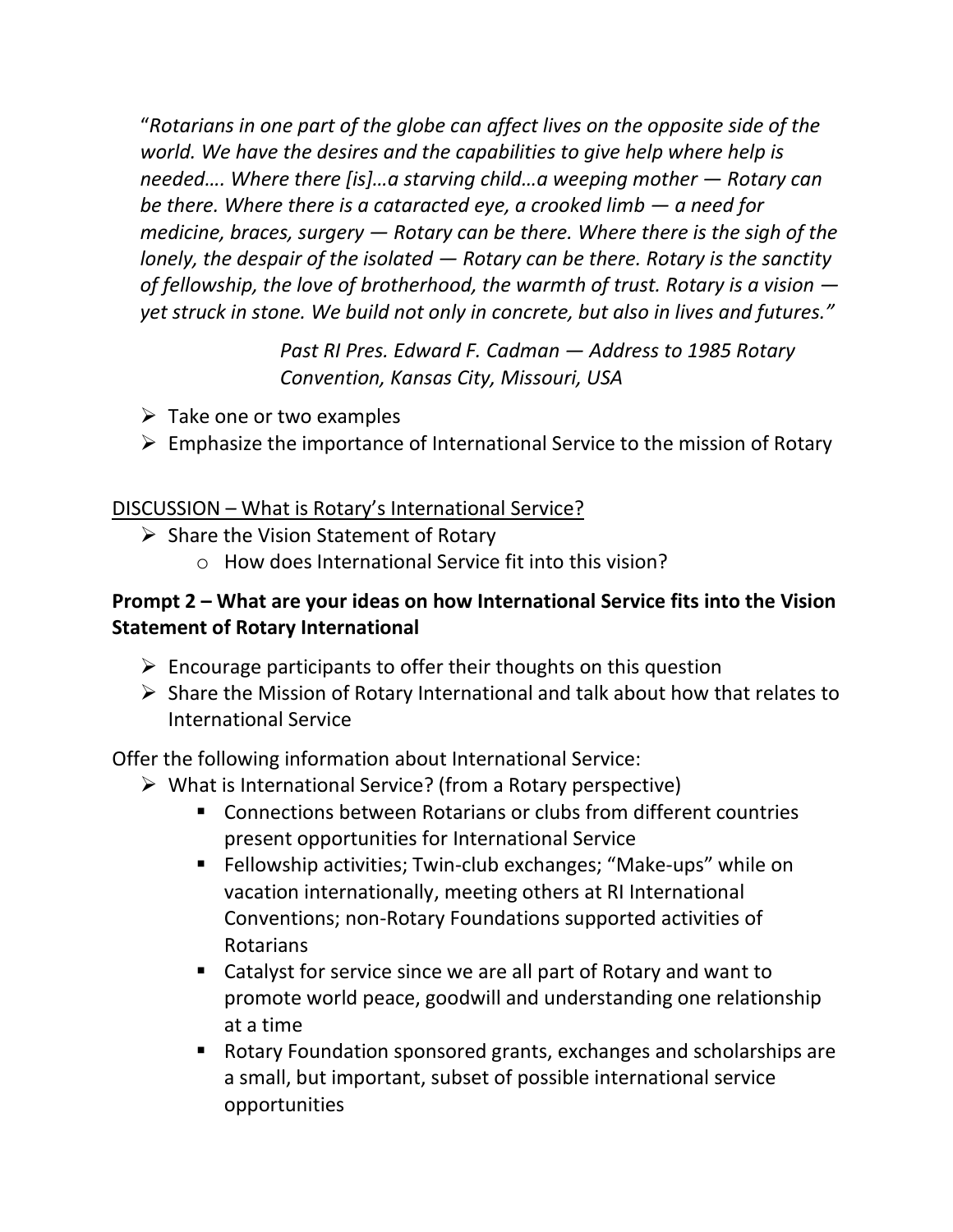- No Rotary Foundation approval or "permission" is required to do most of the International Service
- It is a Rotarian-to-Rotarian or Club-to-Club activity
- $\triangleright$  What is the GOAL of International Service?
	- From the Object of Rotary:

FOURTH – The advancement of international understanding, goodwill, and peace through a world fellowship of business and professional persons united in the ideals of service

- $\triangleright$  Why shouldn't we just concentrate on our local community?
	- Our world seems to get smaller and more interconnected every day
	- All International Service *IS* local to one of the participating Rotary clubs

SMALL GROUPS – Let's Plan an International Project

- ➢ Let's plan an International Project Development Plan
- $\triangleright$  Divide participants into small groups of about three (3) each
- ➢ Direct participants to **Insert IS-2**: Suggested Steps in Developing an International Service Project
- $\triangleright$  Their task is to come up with a project idea and sketch out a preliminary plan

**Prompt 3 – We will now break into groups. Here is the situation – A Rotarian while traveling internationally visited a Rotary club and became interested in helping with a problem in that community. After obtaining her club's commitment to do something, how should they proceed? Choose a spokesperson and recorder. Using the Insert IS-2, come up with a project idea and sketch out a preliminary plan. You have 15 minutes to discuss. Then we will come back together and talk about what you have.** 

- $\triangleright$  After 15 minutes have passed bring the group back together. Ask each group to present their ideas
- $\triangleright$  Invite each group to share their thoughts
- ➢ Introduce Global Grants Foundation Guide to Global Grants as resource (1000 guide to global grants en.pdf)

WEB EXERCISE – Making a Global Grant Application

- ➢ Introduce Global Grants Foundation Guide to Global Grants as resource (1000 guide to global grants en.pdf)
- $\triangleright$  Demonstrate how to access the Global Grants Foundation Guide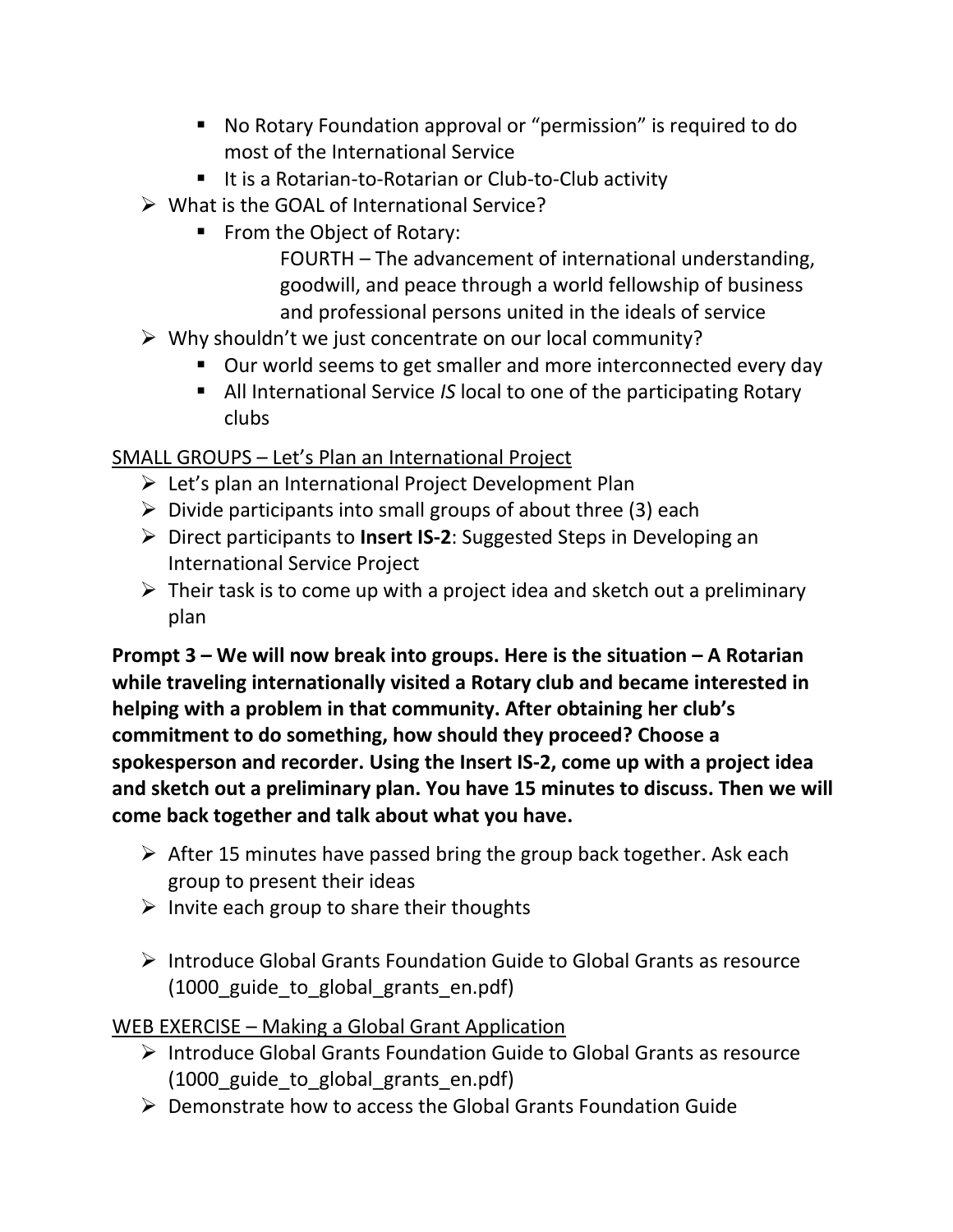- $\triangleright$  Review the Seven Areas of Focus
- $\triangleright$  Point out how and why these focus areas are of importance in Rotary International Service

### DISCUSSION - Debrief

- $\triangleright$  Highlight common themes or other insights from the debrief, including but not limited to:
	- There is no one way to approach project design
	- Thoughtfully approaching the process and problem in advance and throughout is important
	- **EXIBILIEY 5 Flexibility and reassessment is key**
	- Experts are everywhere and just need to be asked
	- Experience is important and should be sought out in participants or partners
	- Don't reinvent the wheel, unless it is a better wheel
	- Despite how complex the project is, keep in mind the "heart" of the project, the people in the community being helped
- ➢ Brainstorm the advantages of International Service with and without The Rotary Foundation involvement
	- Without TRF many activities are easier because of lack of bureaucracy, reporting, and scale of the project
	- TRF involvement lends structure, expertise, and accountability which are all important in multi-country interactions.
	- TRF SHARE Funding Model\* can multiply and leverage available funds, however
	- There can be unwanted restrictions on use of funds

\**Be sure to update the above funding model reference is updated with July 2020 guidance*

### SMALL GROUP ACTIVITY – International Service Other than Service Projects

- $\triangleright$  Form groups with 3-4 participants /group
- ➢ Using **Insert IS-3** and **IS-4** participants explore International Service that does not involve doing a service project

*NOTE: If your group is less than six (6) you may want to have all participants work together in one group*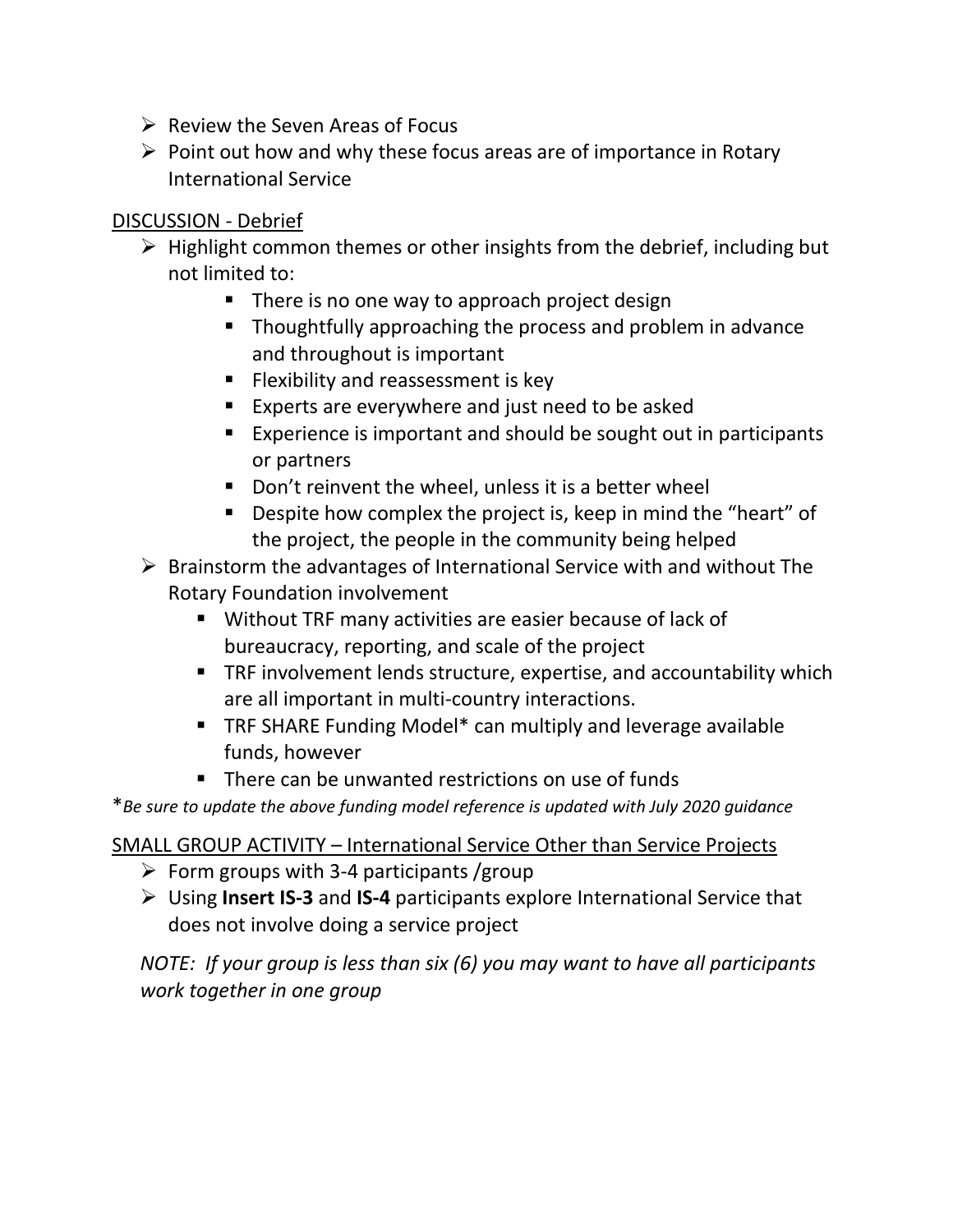**Prompt 3 – Using Inserts IS-3: RI Programs – Service Opportunities and IS-4: Get Connected – Network Internationally we will revisit the same situation posed earlier only this time explore activities that do not include service projects:**

**"A Rotarian while traveling internationally visited a Rotary club and became interested in helping with a problem in that community. After obtaining her club's commitment to do something, how should they proceed"?**

**Determine what type of "problem" might be encountered internationally that can be addressed with one of Rotary's programs and/or service opportunities. Decide what the problem might be and offer a recommendation to address it.**

- $\triangleright$  Give group 5 minutes in their group.
- $\triangleright$  Reconvene the whole group
- $\triangleright$  Have groups share their ideas
- $\triangleright$  Encourage feedback from the rest of the group
- $\triangleright$  Review the International Connections
	- International Students attending Universities/ESL Community Colleges
	- Rotary Fellowships vocational; recreational; service (spouses can join too)
	- Community Core Groups not Rotarians but community members that want to improve their community
	- Peace Fellows college graduate looking to expand international expertise
	- Habitat for Humanity (partners) -
	- Others?

# DISCUSSION Real Life Examples

- ➢ Shelter Box and District/Global Grants are ways in which clubs can become Globally Connected
- ➢ How can your Rotary District be a resource for International Service?
	- Promote multi-club grants and projects
	- Highlight needs and people in need at district events
	- Tie project into visiting international visitors, especially VTT (Vocational Training Teams)
	- Rotary Volunteers and Friendship Exchanges
	- Governors can discuss on club visits
	- Resources include DG, AG, DRFCC, TRF websites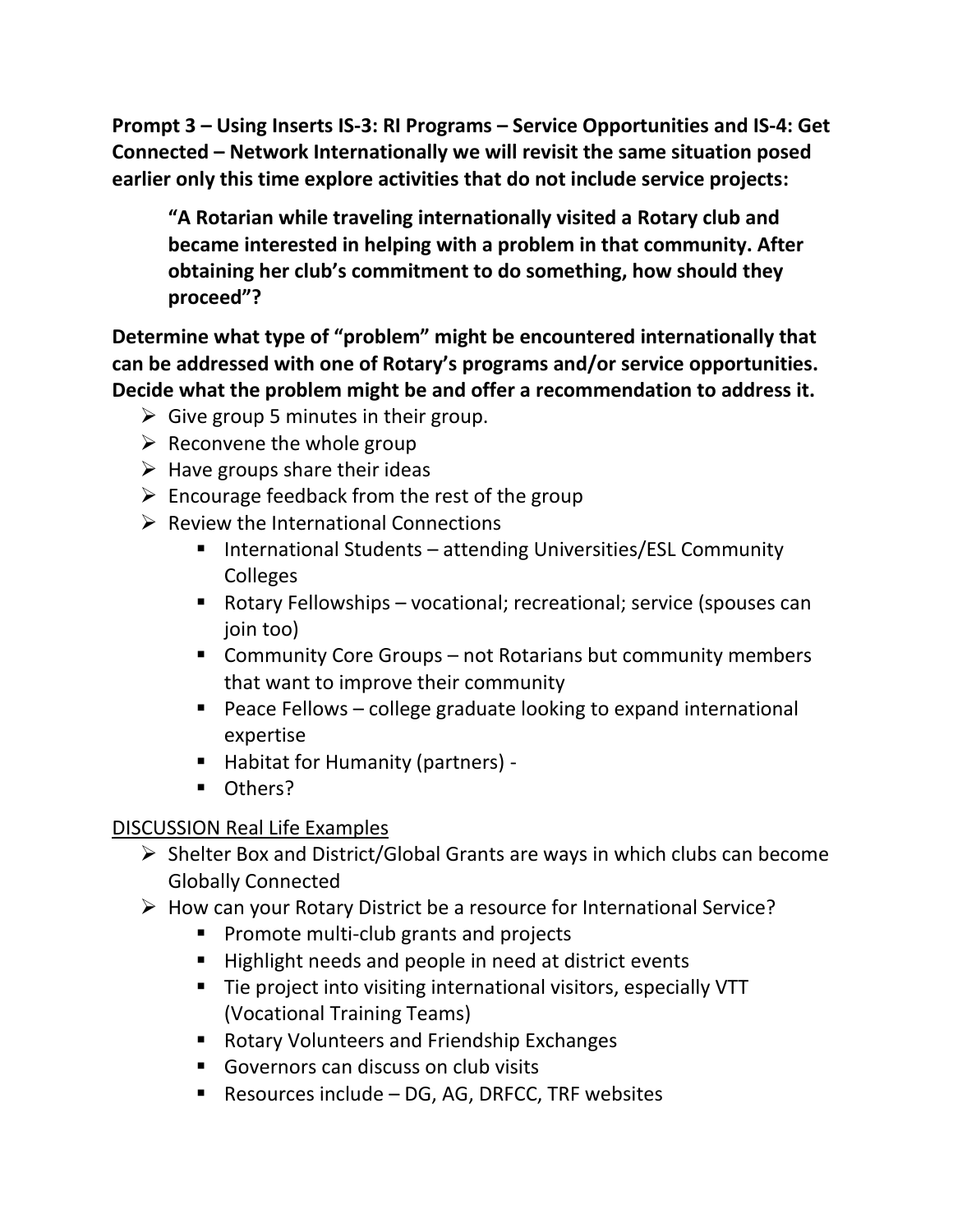- $\triangleright$  How can you use your vocational skills in International Service?
	- Volunteering to work on a project within your area of expertise
	- Volunteering with a Rotarian Action Group that makes use of your skills or talents
- $\triangleright$  How can an International Service activity fulfill your commitment to the Object of Rotary?
	- From the Object of Rotary:

FOURTH: The advancement of international understanding, goodwill, and peace through a world fellowship of business and professional persons united in the ideal of service.

- Each Rotarian must determine what that means to them personally and where it fits into their life
- Their association with Rotary gives them unparalleled access to a worldwide organization of like-minded "do-gooders"
- $\triangleright$  How can your turn on other Rotarians in your club to the excitement and reward of International Service?
	- Create an International Committee and explore the possibilities of the club doing an international project
	- Consider participating in a Rotarian Action Group, a fellowship or another Program of Rotary International [\(https://www.rotary.org/en/our-programs\)](https://www.rotary.org/en/our-programs)
	- Join other clubs in their international efforts

# Summarize how Session Goals have been met

- $\triangleright$  In Part I, we were inspired by the good our foundation is doing in the world
- $\triangleright$  In Part II, we explored some of the "how" of "doing good in the world", with terminology, tools, key concepts, and methods of the Grant Model.
- $\triangleright$  In this session, our goal is to provide you with a 'roadmap' to International Service, including getting involved and getting others involved in 'doing good in the world'
- $\triangleright$  Your thoughtful approach to a need, use of your skills, and your commitment to helping others will get you a long way toward participating in International Service
- ➢ All projects are local to somebody. The needs are local and real. A small project you start or in which you participate today could develop into the next big project.
- $\triangleright$  As Rotarians we have adopted a mission to help others. Now knowing some of what is available through our Foundation, use these tools, motivate your